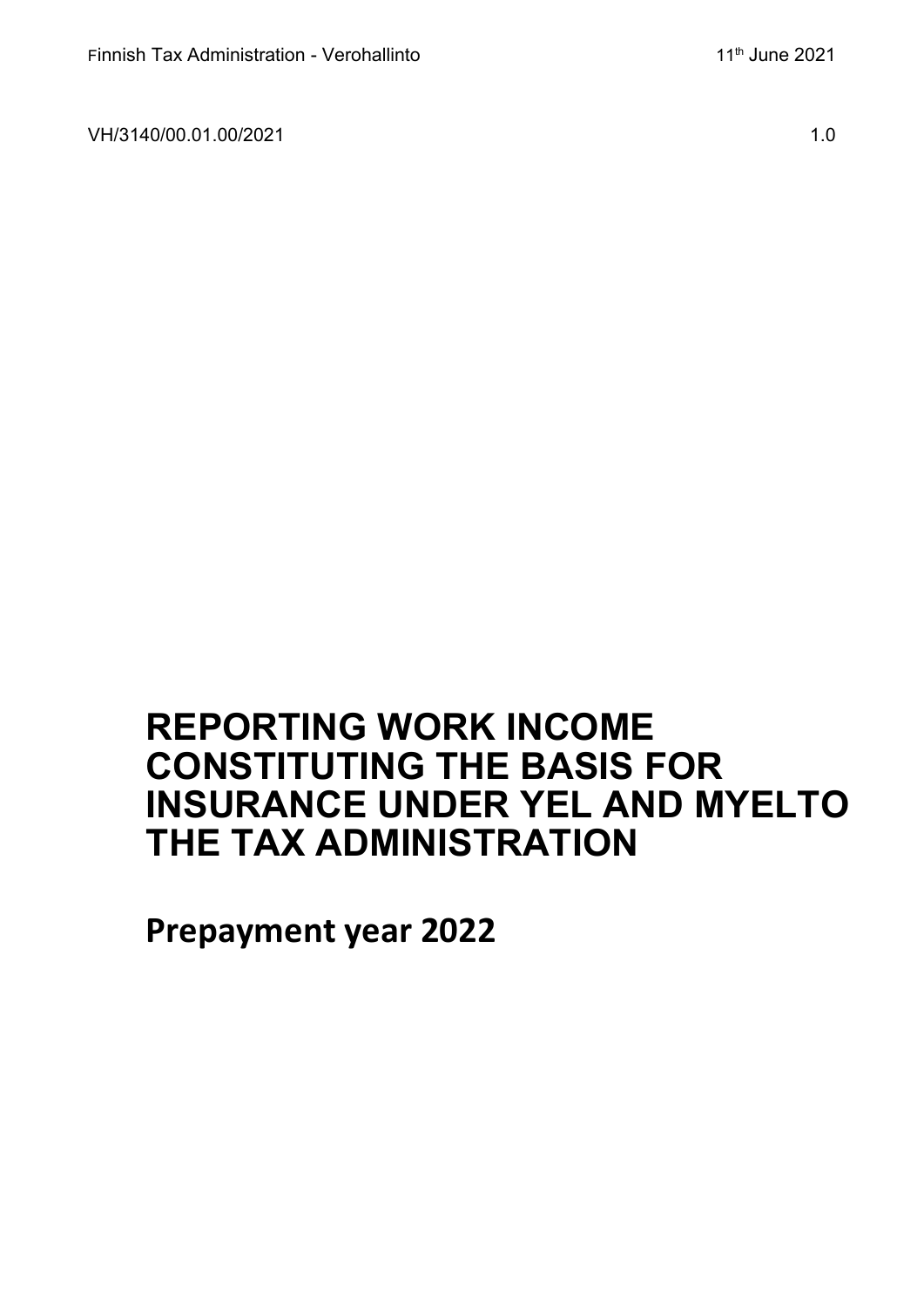## **TABLE OF CONTENTS**

| $\mathbf 1$  | <b>GENERAL DESCRIPTION</b>                          | 3 |
|--------------|-----------------------------------------------------|---|
| $2^{\circ}$  | DESCRIPTION OF THE DATA FLOW AND SUBMITTAL OF FILES | 3 |
| $\mathbf{3}$ | <b>PERIOD OF VALIDITY</b>                           | 4 |
|              | 4 CHANGES TO THE PREVIOUS VERSION                   | 4 |
| 5.           | <b>DATA FORMAT SPECIFICATION</b>                    | 4 |
| 6.           | <b>AUTOMATED CHECK PROCESSES</b>                    | 5 |
| 7            | <b>MESSAGES</b>                                     | 5 |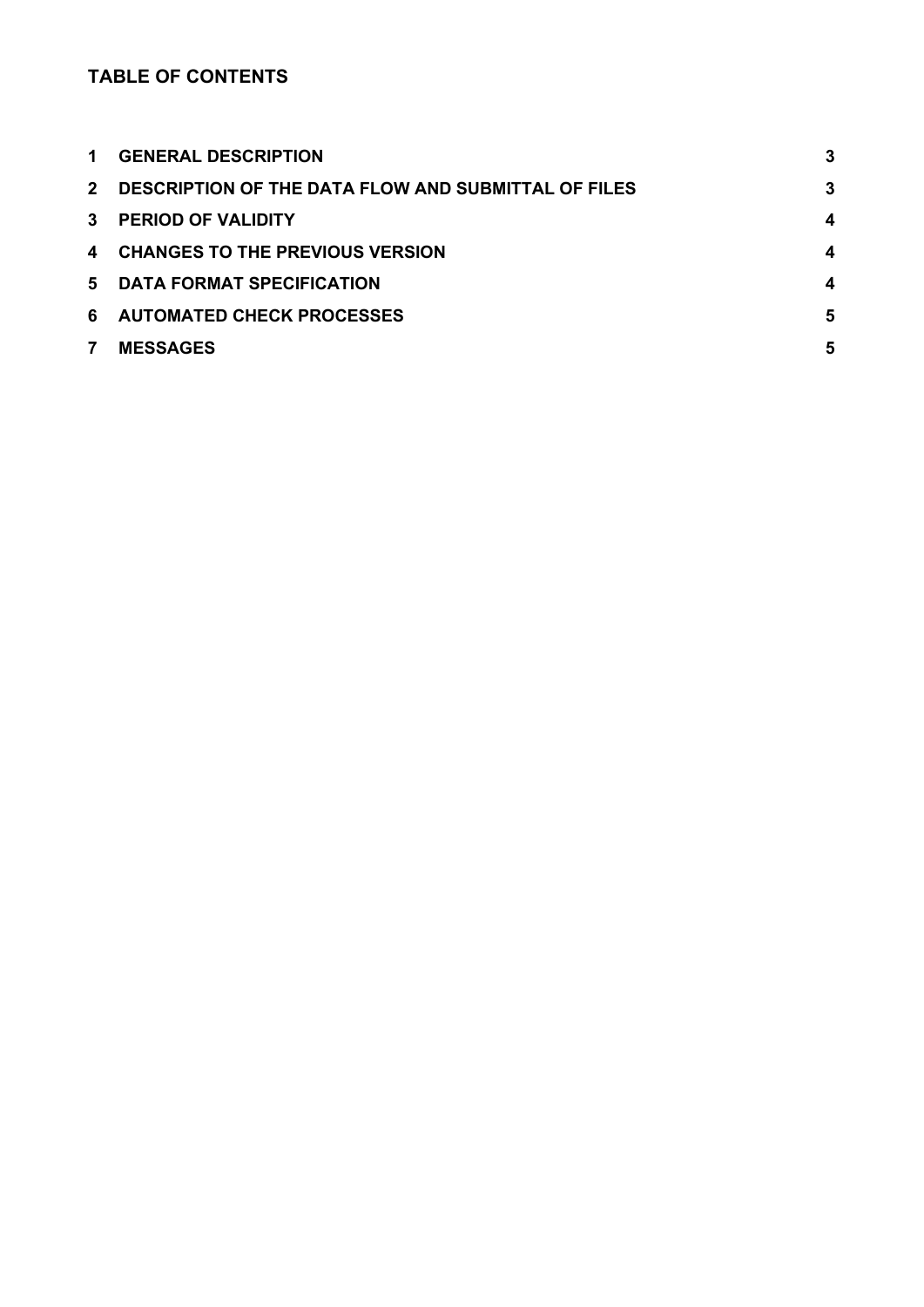| <b>Date</b>                 | Version   Description   |
|-----------------------------|-------------------------|
| $11th$ June 2021 $\mid 1.0$ | First published version |

### <span id="page-2-0"></span>**1 GENERAL DESCRIPTION**

This guidance explains the structure of the required inbound file and the check procedures that follow. For more information, see [General description for](https://www.vero.fi/contentassets/38c6e70f10b342cdba4716e904c3edbf/sahkoisen-ilmoittamisen-yleiskuvaus_6.4versio_engl.pdf)  [electronic filing of information returns \(pdf\)](https://www.vero.fi/contentassets/38c6e70f10b342cdba4716e904c3edbf/sahkoisen-ilmoittamisen-yleiskuvaus_6.4versio_engl.pdf) *(tax.fi > About us > IT developers > Data format specifications> General description for electronic filing of information returns)*.

#### <span id="page-2-1"></span>**2 DESCRIPTION OF THE DATA FLOW AND SUBMITTAL OF FILES**

For more information on how filers must identify themselves electronically, and on the specific positions where the check routine for authorizations is effected in the information flow, click [Methods of sign-in, Roles, rights to represent](https://www.ilmoitin.fi/webtamo/sivut/IlmoituslajiRoolit?kieli=en&tv=VKTYOSVA)  [organizations](https://www.ilmoitin.fi/webtamo/sivut/IlmoituslajiRoolit?kieli=en&tv=VKTYOSVA) (*[Ilmoitin.fi > Instructions and templates > Methods of sign-in,](https://www.ilmoitin.fi/webtamo/sivut/IlmoituslajiRoolit?tv=VSY02C)  [Roles, rights to represent organizations](https://www.ilmoitin.fi/webtamo/sivut/IlmoituslajiRoolit?tv=VSY02C)*).

Under Chapter 18, section 15 of the Health Insurance Act, the daily allowance contribution of health insurance is determined on the basis of the insured person's taxable wage income and business income. Under Chapter 11, section 4 of the Health Insurance Act, work income under YEL (Self-Employed Persons' Pensions Act) and MYEL (Farmers' Pensions Act) is included in the business income.

Under Chapter 18, section 14 of the Health Insurance Act, if an insured person's pension insurance contract is governed by YEL (Self-Employed Persons' Pensions Act) or MYEL (Farmers' Pensions Act), the basis for determining the health care contribution is the year's work income under YEL and MYEL, insofar as it replaces the annual earnings mentioned in the statute.

According to the Tax Administration's decision on general obligation to provide information, a pension institution must provide the Tax Administration with the required information on a self-employed person's work income under YEL or MYEL so that the healthcare contribution and daily allowance contribution can be imposed.

For 2022 prepayments, you must report the estimated work income for 2022, including the cost-of-living-index increase, i.e. *the probable weighted annual income*. This information is used as the basis for the daily allowance and health care contributions of health insurance when calculating the 2022 withholding rates and prepayments.

Amounts must be submitted separately for each insurance.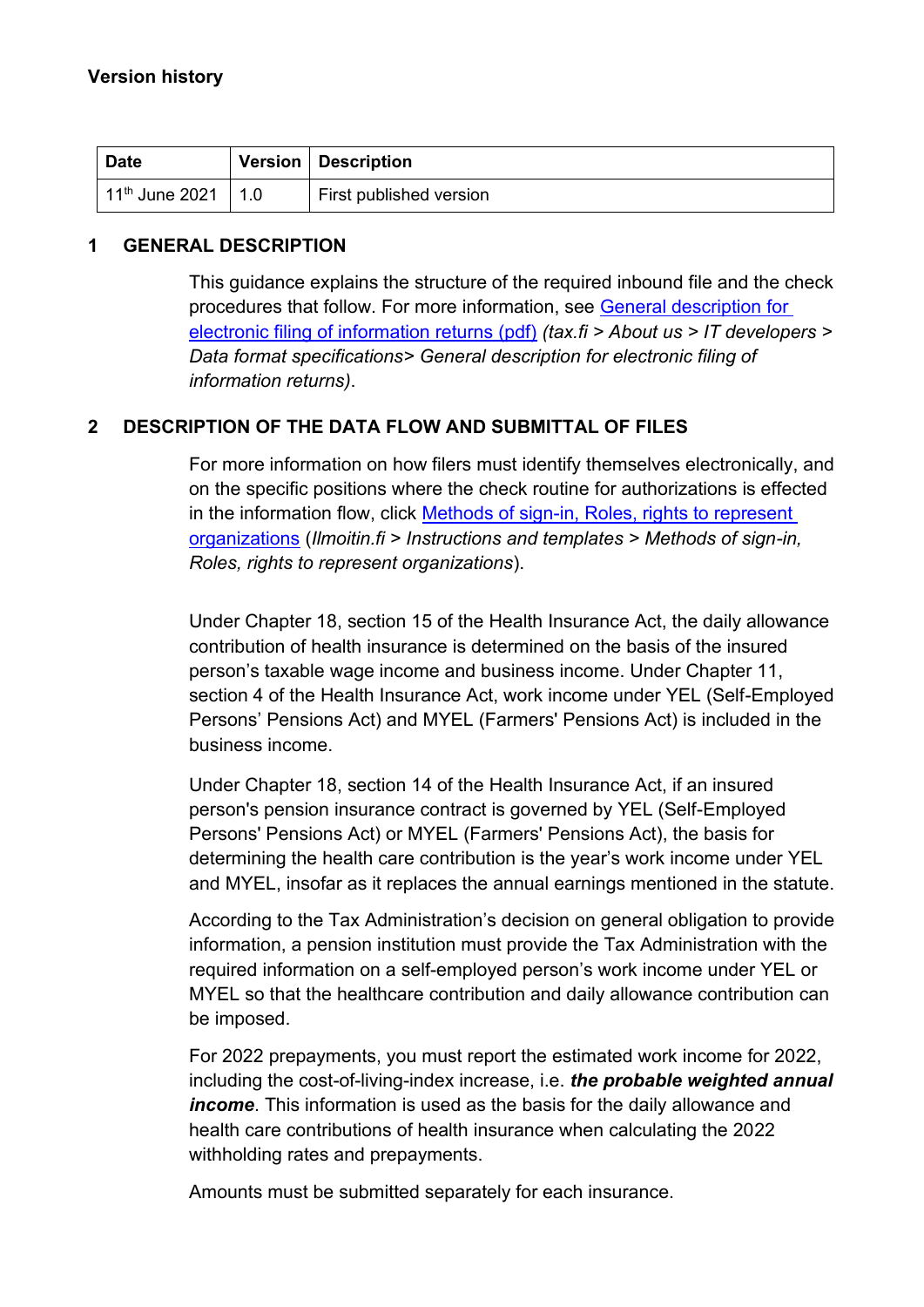The information is transmitted in machine-coded form. The structure of a prepayment data file is similar to that of an annual information return for the year preceding the prepayment year. For example, when reporting the details for 2022 prepayment, a data file specification similar to that of the annual information return for 2021 is used. Only the **FILING IDENTIFIER is different** in prepayment and annual information return filings.

#### <span id="page-3-0"></span>**3 PERIOD OF VALIDITY**

The file formatting and checks according to this specification come into force on 28 September 2021 and continue to be in force until a new version of the specification is released.

The estimated work income for 2022 must be reported by 8 November 2021.

#### <span id="page-3-1"></span>**4 CHANGES TO THE PREVIOUS VERSION**

| Version   Data | position  | Data element  | <b>Description</b>    |
|----------------|-----------|---------------|-----------------------|
| 0.1            | $10 - 13$ | Calendar year | Calendar year changes |

## <span id="page-3-2"></span>**5 DATA FORMAT SPECIFICATION**

| <b>Positio</b><br>$\overline{\mathsf{n}}$ | P/V          | T | LT | <b>Description</b>                                                                                                                                                                                                                                                    | Format          | <b>Allowed</b><br>values |
|-------------------------------------------|--------------|---|----|-----------------------------------------------------------------------------------------------------------------------------------------------------------------------------------------------------------------------------------------------------------------------|-----------------|--------------------------|
| $1 - 8$                                   | P            | Т |    | Identifier                                                                                                                                                                                                                                                            | AN <sub>8</sub> | <b>VKTYOSVA</b>          |
| 9                                         | $\vee$       |   |    | Depreciation                                                                                                                                                                                                                                                          | A1              | D                        |
| $10 - 13$                                 | $\mathsf{P}$ | T |    | Calendar year                                                                                                                                                                                                                                                         | <b>YYYY</b>     | 2022                     |
| 14                                        | $\vee$       |   |    | <b>Basis for MYEL insurance</b><br>$1 =$ agriculture<br>2 = seafarer's income (=fisherman)<br>3 = agriculture and seafarer's income<br>$4 =$ grant<br>5= agriculture and grant<br>$6$ = seafarer's income and grant<br>$7$ = agriculture, seafarer's income and grant | N <sub>1</sub>  | 1,2,3,4,5,6,7            |
| $15 - 27$                                 | P            | T |    | Pension institute's Business ID                                                                                                                                                                                                                                       | ALITP2          |                          |
| 28-40                                     |              |   |    | Reserve space                                                                                                                                                                                                                                                         |                 |                          |
| 41-51                                     | P            | Т | *  | Personal identity code of the insured                                                                                                                                                                                                                                 | <b>HETU</b>     |                          |